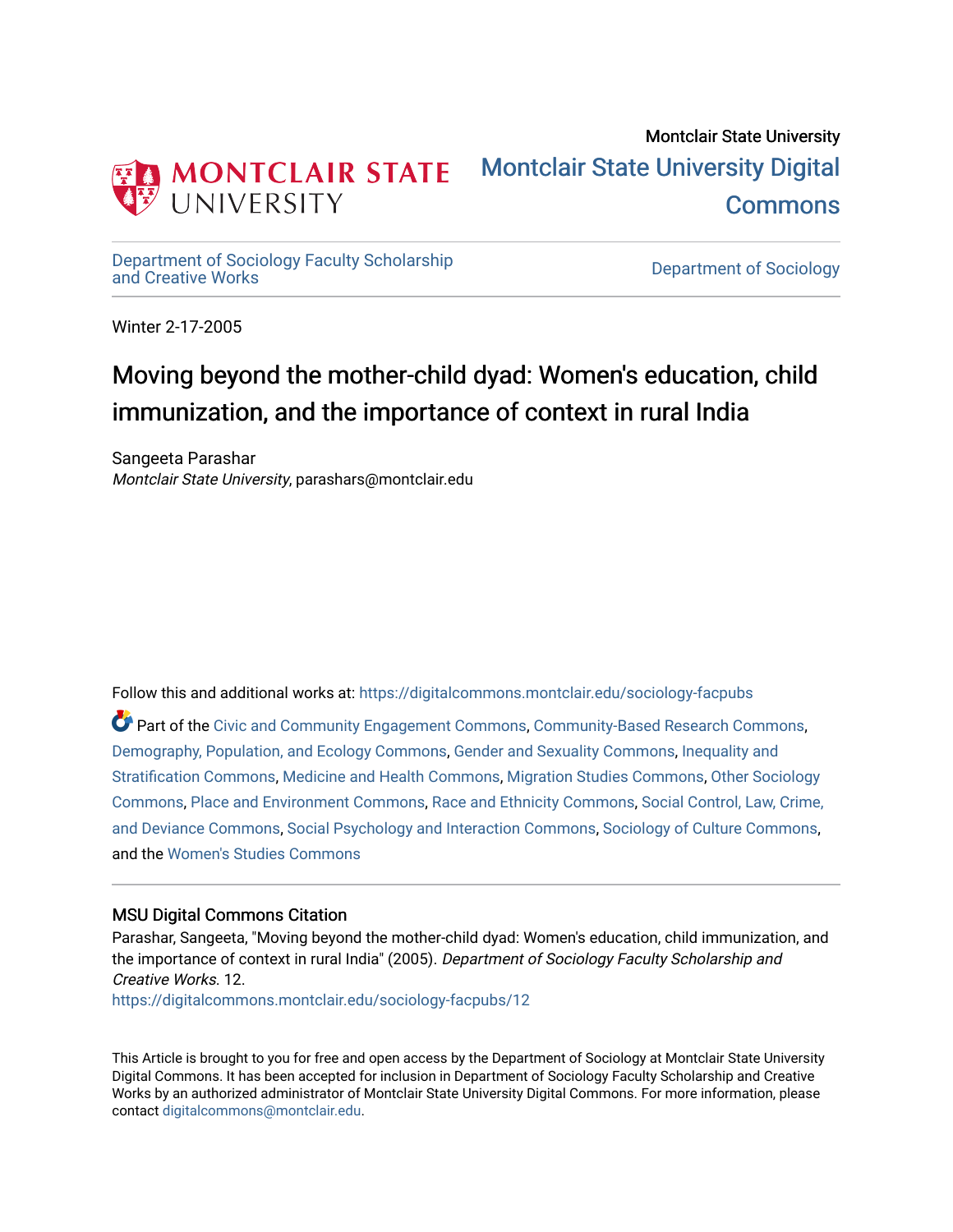

Social Science & Medicine 61 (2005) 989–1000



<www.elsevier.com/locate/socscimed>

## Moving beyond the mother-child dyad: Women's education, child immunization, and the importance of context in rural India

Sangeeta Parashar

Department of Sociology, 2112 Art-Sociology Building, University of Maryland, College Park, MD 20742, USA

Available online 17 February 2005

## Abstract

The argument that maternal education is critical for child health is commonplace in academic and policy discourse, although significant facets of the relationship remain empirically and theoretically challenged. While individual-level analyses consistently suggest that maternal education enhances child health outcomes, another body of literature argues that the observed causality at the individual-level may, in fact, be spurious. This study contributes to the debate by examining the contextual effects of women's education on children's immunization in rural districts of India. Multilevel analyses of data from the 1994 Human Development Profile Index and the 1991 district-level Indian Census demonstrate that a positive and significant relationship exists between the proportion of literate females in a district and a child's complete immunization status within that district, above and beyond the child's own mother's education as well as district-level socioeconomic development and healthcare amenities. However, results also indicate that the effect of maternal education cannot be downplayed. Thus, increasing women's literacy at the community level, in addition to mother's access to higher education—such as matriculation and beyond—at the individual-level, emerge as effective developmental tools.

 $O$  2005 Elsevier Ltd. All rights reserved.

Keywords: Women's education; Child immunization; India; Multilevel modeling

## Introduction: the debates surrounding causality

The argument that maternal education is critical for child health is commonplace in academic and policy discourse, although significant facets of the relationship remain empirically and theoretically challenged. On the one hand, several micro-level quantitative and qualitative studies as well as cross-national comparisons of the World Fertility Survey and the Demographic and Health Surveys consistently suggest that maternal education enhances child health outcomes such as

nutrition, complete and timely immunization, or ORT usage [\(Caldwell, 1986](#page-11-0)). Such causal interpretations posit that education endows mothers with ''instrumentality'' or the ability to accrue information pertaining to health needs, access relevant healthcare services, and effectively interact with medical and allied personnel ([Cleland,](#page-12-0) [1990\)](#page-12-0).

An emerging body of literature, on the other hand, argues that the relationship between maternal education and child health is neither universal nor well established ([Hobcraft, 1993\)](#page-12-0). Although several scholars acknowledge the strong statistical correlation between these two variables at the individual-level, they question assumptions of causality ([Palloni, 1981](#page-12-0); [Desai](#page-12-0) [& Alva, 1998](#page-12-0)).

<sup>\*</sup>Tel.:  $+13014056404$ ; fax:  $+13013146892$ .

E-mail address: sparashar@socy.umd.edu.

<sup>0277-9536/\$ -</sup> see front matter  $\odot$  2005 Elsevier Ltd. All rights reserved. doi:10.1016/j.socscimed.2004.12.023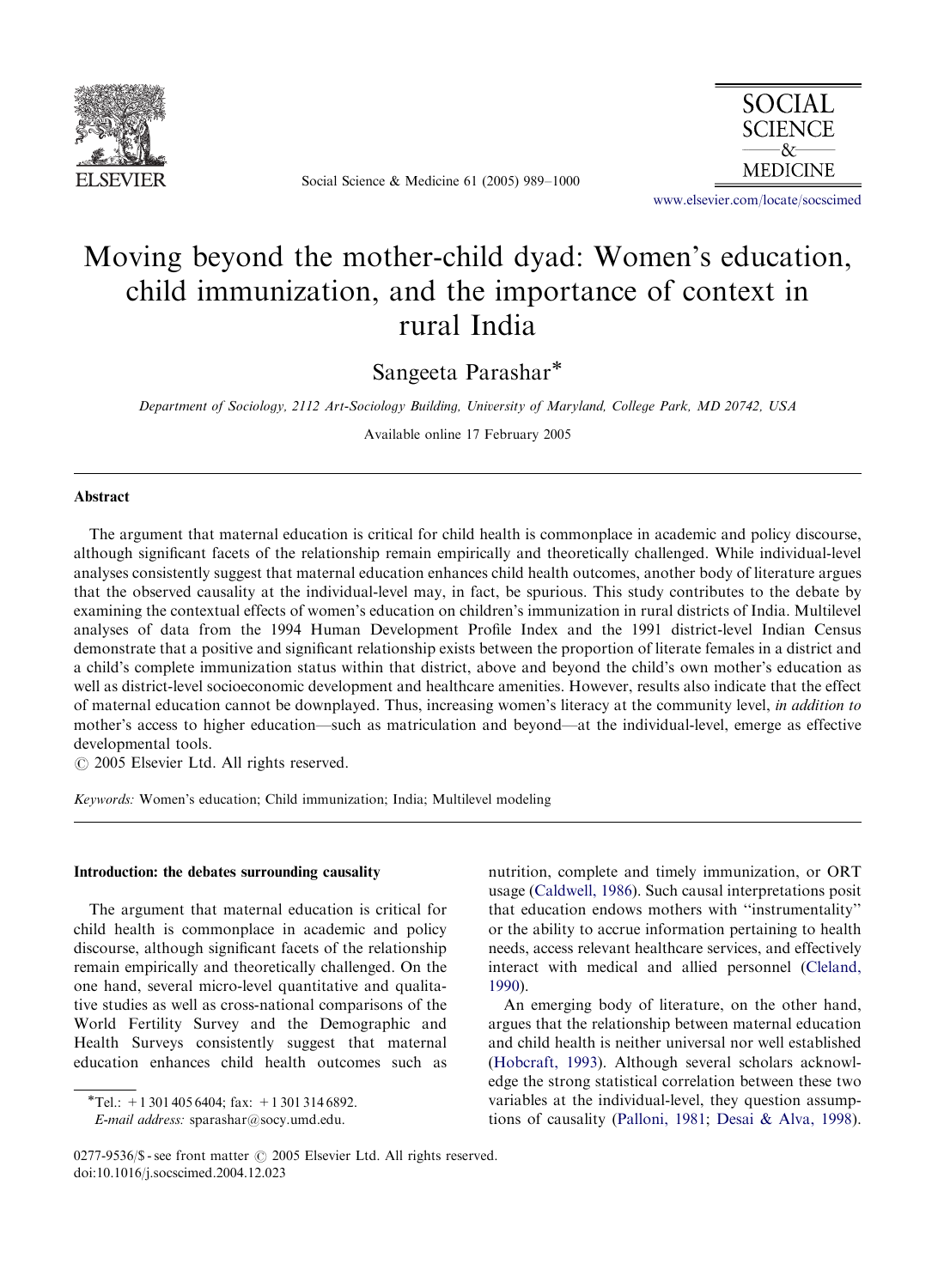According to [Desai and Alva \(1998\)](#page-12-0), the influence of maternal education on child health (and the processes through which the relationship is manifested) is unclear because of inadequate socioeconomic controls at various levels. Because educated mothers tend to come from wealthy households that reside in affluent areas with good schools, well-developed medical infrastructure, and high levels of hygiene, their education may be a  $proxv$  for the socioeconomic status of the household *and* the community. Thus, the observed causality between both variables at the individual level may, in fact, be spurious [\(Desai & Alva, 1998](#page-12-0)).

While strongly convincing, both sets of arguments above ''fail to capture the complex interactions between individual characteristics, household circumstances and community-level attributes'' ([Adams, Madhavan, &](#page-11-0) [Simon, 2002, p. 166](#page-11-0)). That is, they tend to underestimate the larger ''dispersion'' effect of other women's education on the health outcomes of a child residing in the same geographical area, above and beyond the mother's own education (although Desai and Alva refer to the possibility of this ''spillover'' effect in their article's conclusion). Importantly, the clustered nature of health outcomes (due to neighborhood effects) or the nested nature of populations—i.e. areas as aggregates of households, and households as aggregates of children and various processes within them remains overlooked ([Duncan, Jones,](#page-12-0) [& Moon, 1996;](#page-12-0) [Subramanian, 2004](#page-12-0)). So, one could argue that while increasing women's access to education may increase the number of women entering an educational category associated with reduced child mortality, even children of uneducated mothers may have better health due to the externalities generated by other women's education [\(Kravdal, 2004](#page-12-0)). Thus, the posited causality or spuriousness could be partially ascribed to the unmeasured social dimensions of education that are not captured in single-level or fixed effects models. Such contextual causality is especially relevant for studying preventive health behaviors such as infant immunization, the primary outcome of interest in this paper.

Using multilevel modeling, this study contributes to the ongoing debate by answering the question: does other women's education, independent of maternal education, improve a child's probability of getting completely immunized? Or, does the educational context beyond the mother-child dyad matter? I use stepwise models to support my hypotheses. Model 1 estimates the effect of district-level female literacy on a child's immunization status. In Model 2, district-level controls are introduced to investigate if the relationship observed in Model 1 remains consistent. Model 3 includes all the compositional (individual and household) as well as contextual (district) variables to evaluate: (1) the robustness of the contextual effect of female literacy by controlling for compositional factors, and (2) the extent to which compositional effects explain changes, if any, in the observed relationship between aggregate female literacy and child immunization in rural districts of India. I conclude the paper by discussing data limitations, relevant policy issues, and future avenues of research.

#### The Indian background

Classified as low income by the World Bank, with a GNP estimated at \$460 per capita, India ranks 127 among all countries on the human—and 103 on the gender-development index ([UNDP, 2004\)](#page-12-0). Approximately 72% of India's 1.07 billion residents live in rural areas, with agriculture contributing nearly one-fourth of the GDP and providing a source of livelihood to about two-thirds of all workers. Economic progress has been moderate, with the percentage of population living below the poverty line declining from 51.3% in 1977–1978 to 29.2% in 1996–1997 ([Kurian, 2000\)](#page-12-0). In 1991, the government adopted structural adjustment reforms to accelerate the process of making India internationally competitive. Critics of these reforms argue that decreases in employment and real wages, increases in prices of basic necessities, and cutbacks in government spending on social developmental goals such as improvements in health, education, and nutrition has resulted in widespread poverty, with negative ramifications on health, particularly among women and their children. Although national level trend analysis indicates improvements in various social and health indicators, they also tend to mask disparities between and within states on issues such as morbidity and mortality, education, HIV prevalence, and urbanization ([Kurian, 2000\)](#page-12-0).

India has a mixed system of health care: a majority of curative treatment is through private medical practitioners whereas the government provides a substantive share of the preventive and promotive care. In the 1940s, the government integrated immunization within maternal and child health services. Between 1969 and 1985, it adopted the WHO- and UNICEF-initiated Expanded Program on Immunization, followed by the Universal Immunization Program (UIP) in 1985–1986 and the Safe Motherhood Program in 1992 ([Pande & Yazbeck, 2003](#page-12-0)). The UIP purportedly served *all* districts in the country by 1998–1999, and its objectives included immunizing at least 85% of all infants aged 12–23 months against six fatal but vaccine-preventable diseases (VPD). However, regional variations in health and vaccinations levels have emerged because of vertically structured health delivery systems that are based more on supply models and ''territorial organization rather than on the burden of disease or on local ecology of disease'' [\(Das, Das, &](#page-12-0) [Coutinho, 2000, p. 626\)](#page-12-0). Almost 50% of infants,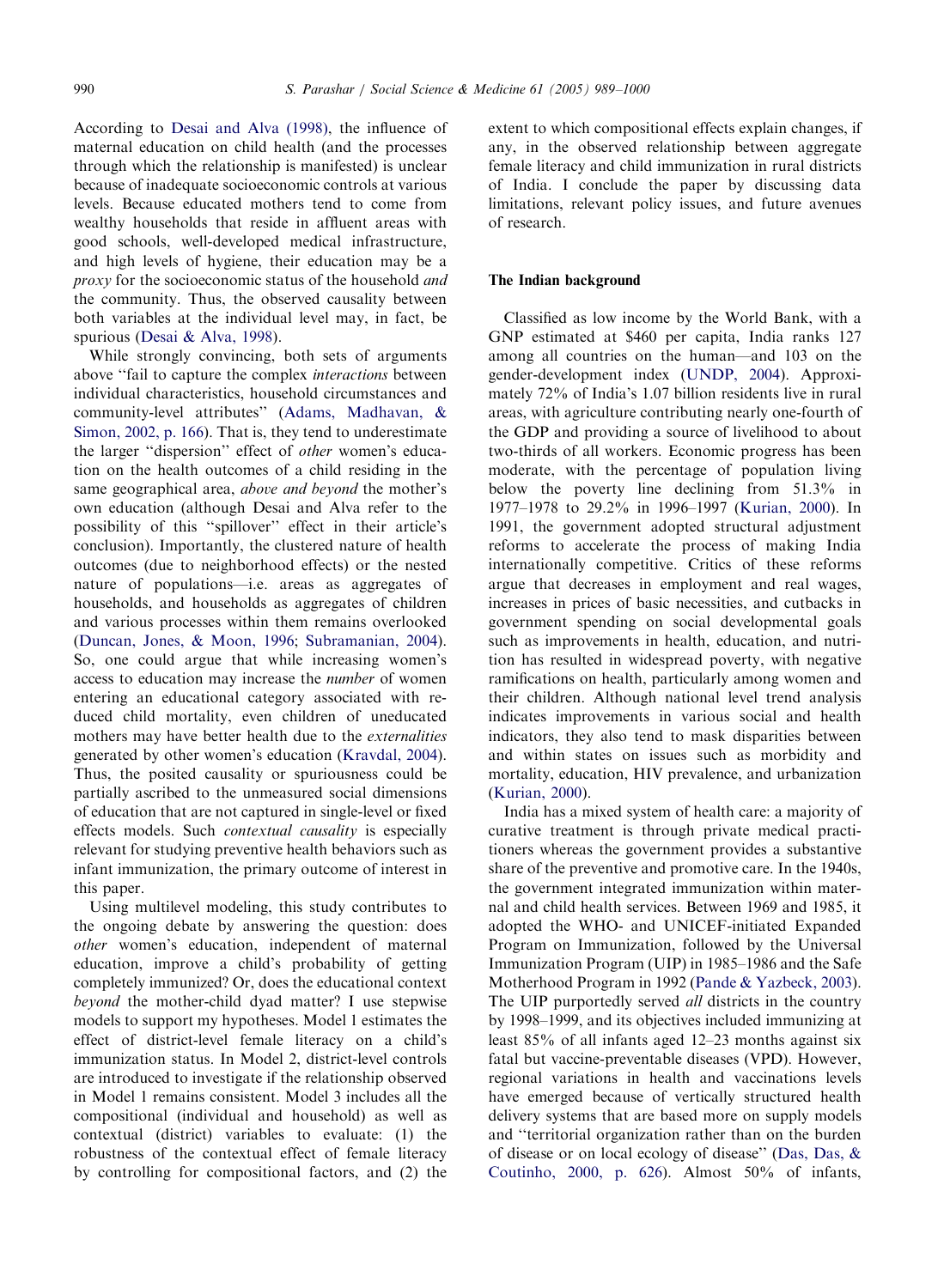particularly those residing in rural areas, face an elevated risk of illness and death due to incomplete or no immunization. Child mortality is almost twice as high, infant mortality is 56% higher, and under-five mortality is 64% higher in rural than in urban areas of India [\(IIPS, 2000\)](#page-12-0). Girls, Muslims, and scheduled castes/tribes are significantly less likely to be fully immunized than boys, Hindus, and upper castes because of higher dropout rate for three-dose DPT and oral polio vaccines ([Pande, 2003](#page-12-0)). In fact, by emphasizing quantitative fixed vaccination targets over public health education, the global partnership has circumvented national priorities; inept political management and instability at the state level has further aggravate the situation, leading to lack of direction, incentive, and leadership in immunization programs [\(Greenhough,](#page-12-0) [1995](#page-12-0); [Das](#page-12-0) [& Dasgupta, 2000\)](#page-12-0).

High morbidity and mortality due to VPD among under-five children (11.3% of the age structure) is further complicated by the predominantly rural, poor, and uneducated Indian population. Although the overall literacy rate in India has increased from 18% in 1951 (age  $5+$ ) to  $65\%$  in 2001 (age  $7+$ ), with the highest growth rate for women recorded between 1991 and 2001, regional, urban-rural, and gender differentials in education still persist. As of 2001, Kerala had the highest female literacy rate of 87.8% (90.9% overall), while Bihar occupied the lowest rung with  $33.6\%$ (47.5% overall). Across India, only 54.2% of women compared to 75.9% men, and 59.4% rural versus 80.3% urban residents, have basic reading and writing abilities ([Government of India, 2002\)](#page-12-0). Importantly, rural women (46.7%) are disproportionately disadvantaged compared to rural males (71.4%) and urban females (73.2%). Such disparities in a country that adopted the 1978 Alma Ata declaration of ''Health For All,'' and where free and compulsory education for all children until they complete the age of 14 is a constitutional right, reinforces the need to study the contextual effect of female literacy on child immunization in rural areas and to further emphasize women's education as an appropriate developmental tool.

## The importance of context

[Huckfeldt \(1986, p. 13\)](#page-12-0) describes contextual effects as ''instances in which individual behavior is affected by the presence of a social property in a population regardless of whether the individual possesses the property in question.'' Studies of contextuality are centered on the premise that shared membership of the family, neighborhood, or even the village, modifies or constrains individual behavior and attitudes. Or, that the resources, ideas, or behaviors generated by some

individuals in a community influence society and social institutions, and thus, the behavior of others residing therein.

Within the context of this study, a large number of literate women in an area can influence child immunization through broad societal transformations as well as through increased institutional support and healthcare markets that may become available to uneducated mothers due to residential or employment proximity to educated mothers. Information diffusion through social networks and changes in parenting norms and expectations through social influence are other channels whereby externalities of female literacy are manifested in child health. $<sup>1</sup>$ </sup>

Case studies in India demonstrate that a large number of literate women in a village may influence other women's capacity to seek and take advantage of stateprovided healthcare by negotiating for better access to health information, services, skills, and technologies as well as continual support of responsive local-level medical personnel [\(Das et al., 2000\)](#page-12-0). Female doctors, teachers, and political leaders in influential positions may manipulate extant social institutions, help foster growth in public services, and mobilize community resources to serve their own, and ultimately, other women's needs ([Caldwell, 1986](#page-11-0); [Cleland, 1990](#page-12-0)). Higherlevels of women's education may also increase their visibility and participation, initiate changes in local attitudes regarding women's status, and contribute towards the community's overall development. Thus, in a positive ''dispersion'' effect, children of uneducated mothers residing in the same area as educated mothers may have better preventive health outcomes [\(Desai &](#page-12-0) [Alva, 1998](#page-12-0)).

Through public health delivery systems and mass campaigns, major institutions such as the government (e.g. the Health Ministry) or the mass media (radio, television, and newspaper) endeavor to mobilize various social actors towards recognizing the efficacy of immunizations ([Perez-Cuevas et al., 1999](#page-12-0)). The logic is that the creation of demand will automatically generate supply, leading to an environment conducive to *universal* child immunization ([Das & Dasgupta, 2000](#page-12-0)). However, such efforts are successful only when the population actively demands, rather than passively accepts these messages ([Nichter, 1995;](#page-12-0) [Bonu, Rani, & Baker, 2003](#page-11-0)).

<sup>&</sup>lt;sup>1</sup>Education is a consequence of several factors that may have an effect on child immunization itself. Rich, urbanized, or developed communities with political and religious attitudes that support women's education are more likely to establish educational institutions. The presence of schools, household wealth, parental attitudes towards the value of education, or the fact that other parents within the social network educate their children may influence one's decisions to send girls to school [\(Caldwell, 1986;](#page-11-0) [Kravdal, 2004](#page-12-0)).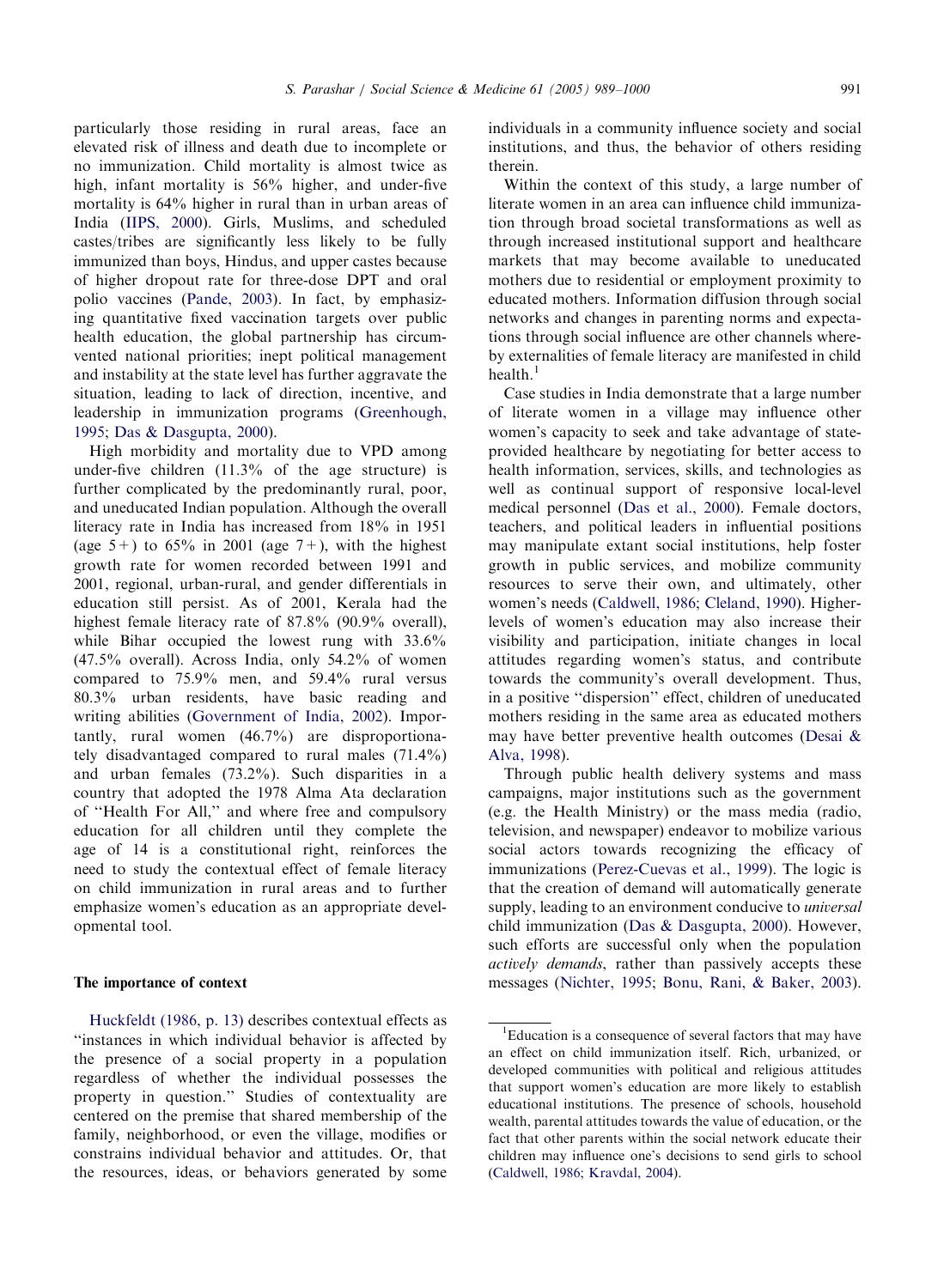A study conducted in Salang village (India) revealed that despite a high cost-benefit ratio, households are often reluctant to vaccinate their children due to lack of education and poor knowledge of the sources of immunization services or the causal *linkage* between vaccinations and disease prevention [\(Das](#page-12-0) [& Das, 2003](#page-12-0)). In such situations, trained female auxiliary nurse midwives and health workers act as powerful intermediaries between the technocratic health delivery system (which often assumes homogeneity of space) and the community, especially women [\(Singh & Bharadwaj, 2000](#page-12-0)). Local anganwadi workers (often educated beyond matriculation) in Gujarat and Kerala (India), facilitate women's utilization of health services by announcing immunization schedules, by encouraging (or cajoling) mothers to get their children immunized, and by making follow-up house visits ([Das et al., 2000](#page-12-0)). Because of their ''insider'' position within the community, such recruits are more effective in house-to-house visits than nurses brought from outside. The underlying ideology is that institutionalizing local norms and expectations about health may affect parental behavior if the latter depends on the average level of behavior of other community members ([Caldwell, 1986\)](#page-11-0).

In addition to interactions with local health workers, networks with other knowledgeable women also contribute towards greater utilization of health services ([Das et al., 2000\)](#page-12-0). Women's participation in diverse organizations could initiate ideational and preventive behavioral change due to increased odds of having related discussions as well as the development of collective notions about child vaccinations. Ethnographic studies conducted in four sites across India revealed that the immediate kin group, neighbors, and older women in the community played an important role in providing therapeutic measles-related information to young mothers ([Bisht & Coutinho, 2000](#page-11-0)). Similarly, immunization requires considerable commitment on the mother's part in knowing and remembering when to have the child immunized. Importantly, they need to be sufficiently *convinced* of the less tangible benefits of vaccinations to put up with the visibly distressing side effects (fever with DPT, an unpleasant boil with BCG ([Das Gupta, 1990\)](#page-12-0). In rural Punjab, women who were ambivalent about immunization often supplemented healthcare providers' instructions with the experiential knowledge of other women or employers, demonstrating that preventive healthcare can be effectively implemented thorough the social learning process ([Bongaarts &](#page-11-0) [Watkins, 1996;](#page-11-0) [Streefland, Chowdhury, & Ramos-](#page-12-0)[Jimenez, 1999](#page-12-0)).

Finally, the necessity to move *beyond* household boundaries for health-related information is widespread amongst young women residing in nuclear family units and who may not have direct access to the knowledge of other women, e.g. the isolationist Fulbe group living in resource-deprived areas of Mali ([Adams et al., 2002\)](#page-11-0). In contrast, probability of child death (e.g., among the Bamanan group in Mali) is lowered by the presence of female members residing within the extended household, highlighting the importance of externalities generated by someone else's knowledge and education [\(Adams et al.,](#page-11-0) [2002\)](#page-11-0). This raises an important point about the difference between *proximate literacy* and *illiteracy*: illiterate individuals residing in somewhat literate households may be slightly better off than illiterates residing in households where all are illiterate because the educational disadvantages experienced by the former are partially mitigated by direct access to the education of other household members ([Borooah,](#page-11-0) [2004\)](#page-11-0).

In conclusion, although lack of appropriate data makes it difficult to clarify or disentangle the specific links by which the contextual relationship between women's education and child immunization is maintained, such an effect is indeed theoretically plausible ([Kravdal, 2004\)](#page-12-0).

#### Hypotheses

Using multilevel stepwise models, I hypothesize that:

- $\bullet$  *Hypothesis* 1: A significant and positive relationship exists between the average female literacy rate in a district and a child's probability of being completely immunized within that district.
- $\bullet$  *Hypothesis* 2: The positive relationship between female literacy rate and a child's probability of being completely immunized is likely to persist and be significant even after controlling for individual-level characteristics such as maternal education and district-level characteristics such as wealth and healthcare amenities available.

In order to distinguish between contextual and compositional effects, relevant child- and district-level predictors and controls are included in the analysis.

## Data and methods

## Analytical multilevel strategy

Until recently, higher neighborhood-, community-, or even district-level effects were not incorporated in studies pertaining to maternal education and child health ([Sastry, 1996\)](#page-12-0). This may be due to problems in transporting these effects into individual-level models or choosing the appropriate units and levels of analysis. Even when such effects are included in single-level equations, the results can be misleading due to aggregation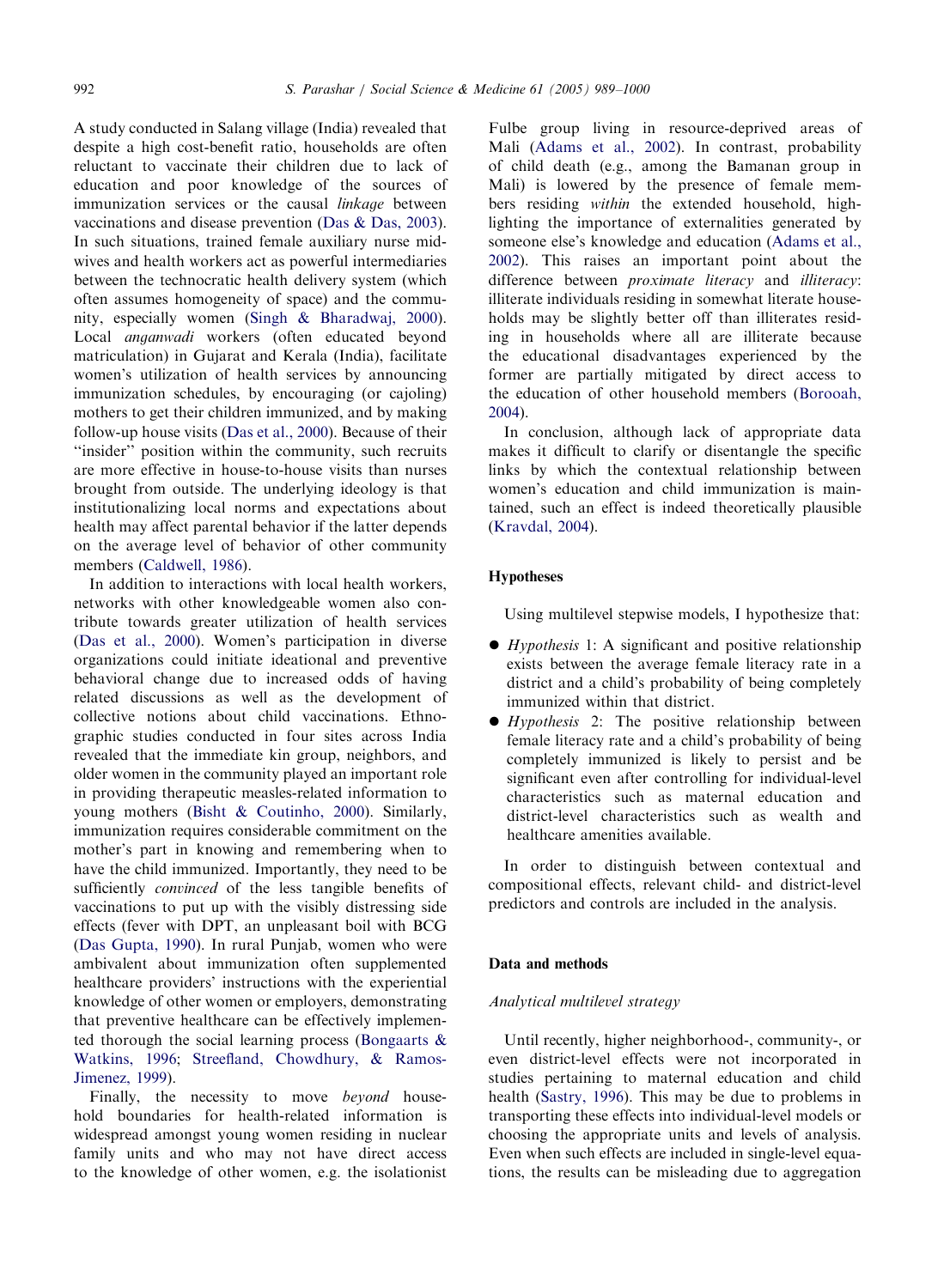bias, misestimated standard errors, and heterogeneity of regression [\(Raudenbusch](#page-12-0) [& Bryk, 2002\)](#page-12-0). Hierarchical linear modeling (HLM), which permits simultaneous estimation of full micro- and macro-level models, helps correct these methodological problems. By using maximum likelihood statistical estimation, it provides relevant tools for modeling within and between social phenomena, thus allowing for the direct representation of the influence of higher-level factors on structural relations within areas. Finally, HLM adjusts for correlation errors among individuals within the same geographical region and uses the appropriate degrees of freedom for higher-level hypotheses, making it a useful technique to answer the questions posed here.

Because analyses in HLM cannot proceed with missing data in level 2 variables, values were either imputed through series means or dropped (for the dependent variable) from the analyses. Steps such as checking frequencies, distributions, and correlations were performed in SAS. Individual and district-level datasets were then read into HLM.

#### Data

Two levels of data are utilized. Level 1 (individuallevel) data is from the 1994 cross-sectional Human Development Profile Index (HDPI) collected by the National Center for Applied Economic Research, New Delhi, India. Using a multi-stage sample design to minimize cost and time efforts and to facilitate operational feasibility, the survey interviewed individuals from 35,130 households residing in 195 districts nested in 16 states. In addition to a wealth of household-level information, extensive health details (immunization and anthropometric) of 32,459 children was also gathered. The sample size for the present analysis is 5623 infants between the ages of 12–24 months, with one child per household. Because father's education is included in the analyses as a control variable, only those children whose parents are currently living together are included.

Level 2 (district-level) data is from the 1991 Indian Census and provides information regarding employment, literacy rates, wealth, level of urbanization, and other demographic events for 412 rural and urban districts. In 1991, district population sizes varied from 28,000 to 9,926,000; a majority of the districts (56%) had populations of 2 million and less [\(McNay,](#page-12-0) [Arokiasamy, & Cassen, 2003\)](#page-12-0). Although [Das and](#page-12-0) [Dasgupta \(2000\)](#page-12-0) argue that disaggregating data below the state level increases error because of the data collection design, several authors have used district-level data meaningfully to study contraceptive use, fertility, female education, and development across India ([Murthi, Guio, & Dreze, 1995](#page-12-0); [Dreze](#page-12-0) [& Murthi, 2001](#page-12-0); [McNay et al. 2003\)](#page-12-0). Although it would be ideal to use a geographical area that is small enough to encompass the

Individual-level descriptive statistics

| Variable                             | Mean  | Standard<br>deviation | Range           |  |  |
|--------------------------------------|-------|-----------------------|-----------------|--|--|
| Immunization status                  | 1.70  | 0.84                  | $1.00 - 3.00$   |  |  |
| (dependent)                          |       |                       |                 |  |  |
| Maternal education: none             | 0.72  | 0.45                  | $0.00 - 1.00$   |  |  |
| Maternal education: primary          | 0.08  | 0.27                  | $0.00 - 1.00$   |  |  |
| Maternal education:<br>secondary     | 0.08  | 0.27                  | $0.00 - 1.00$   |  |  |
| Maternal education:<br>matriculation | 0.12  | 0.33                  | $0.00 - 1.00$   |  |  |
| Father's education: none             | 0.54  | 0.50                  | $0.00 - 1.00$   |  |  |
| Father's education: primary          | 0.12  | 0.33                  | $0.00 - 1.00$   |  |  |
| Father's education:<br>secondary     | 0.11  | 0.31                  | $0.00 - 1.00$   |  |  |
| Father's education:                  | 0.22  | 0.42                  | $0.00 - 1.00$   |  |  |
| matriculation                        |       |                       |                 |  |  |
| Female                               | 0.48  | 0.50                  | $0.00 - 1.00$   |  |  |
| Age of child (in months)             | 17.20 | 4.36                  | $12.00 - 24.00$ |  |  |
| Birth order                          | 2.84  | 1.83                  | $0.00 - 12.00$  |  |  |
| Productive assets index              | 2.76  | 5.35                  | $0.00 - 37.00$  |  |  |
| Luxury assets index                  | 2.26  | 3.16                  | $0.00 - 27.00$  |  |  |
| Exposure to mass media               | 0.37  | 0.43                  | $0.00 - 1.00$   |  |  |
| Mobility of household<br>women       | 0.44  | 0.48                  | $0.00 - 1.00$   |  |  |
| Mother's labor force                 | 0.39  | 0.49                  | $0.00 - 1.00$   |  |  |
| participation                        |       |                       |                 |  |  |
| Scheduled caste                      | 0.22  | 0.41                  | $0.00 - 1.00$   |  |  |
| Scheduled tribe                      | 0.14  | 0.34                  | $0.00 - 1.00$   |  |  |
| Non-scheduled caste/tribe            | 0.64  | 0.48                  | $0.00 - 1.00$   |  |  |
| Hindu                                | 0.82  | 0.39                  | $0.00 - 1.00$   |  |  |
| Muslim                               | 0.12  | 0.33                  | $0.00 - 1.00$   |  |  |
| Other religions                      | 0.06  | 0.24                  | $0.00 - 1.00$   |  |  |

Source: 1994 Human Development Profile Index, India.

immediate ''context'' of an individual woman, data collection problems and the enormity of the Indian landscape render it problematic, if not impossible. 195 rural districts are included in this analysis because of the restriction posed by the rural-based HDPI survey. Unique state–district identifier codes were created to merge individual and district-level data so that children are ''nested'' within districts. Tables 1 and 2 encapsulate descriptive statistics of the dependent and independent variables at both levels.

## Individual-level dependent variable: child's immunization status

The dependent variable, child's immunization status, measures the degree to which a woman's last living child born 12–24 months ago is immunized. As per WHO guidelines, infants should receive one BCG vaccine (for tuberculosis) at birth, three doses each of DPT (diphtheria, pertussis, tetanus) and oral polio at 6, 10,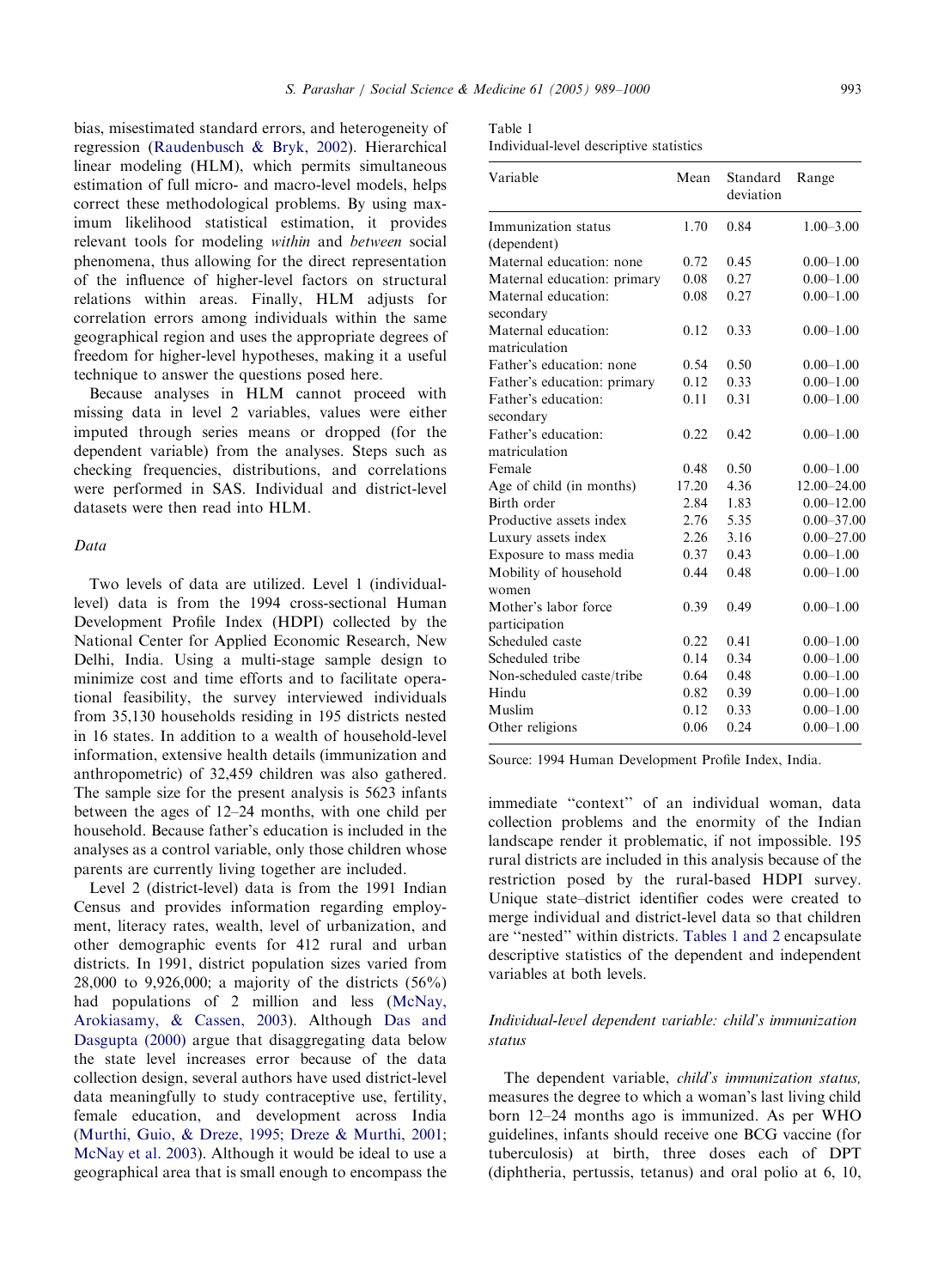Table 2 District-level descriptive statistics

| Variable                          | Mean  | Standard<br>deviation | Range          |
|-----------------------------------|-------|-----------------------|----------------|
| Proportion of literate<br>females | 0.31  | 0.16                  | $0.08 - 0.84$  |
| Proportion of Muslims             | 0.10  | 0.12                  | $0.00 - 0.70$  |
| Proportion of scheduled<br>castes | 0.17  | 0.07                  | $0.00 - 0.37$  |
| Proportion of scheduled<br>tribe  | 0.10  | 0.16                  | $0.00 - 0.88$  |
| Wealth index                      | 30.56 | 12.56                 | $6.60 - 68.12$ |
| Healthcare access index           | 42.31 | 12.21                 | 7.89 - 64.75   |

Source: Census of India, 1991.

and 14 weeks of age, and finally, one measles vaccine at 9 months or soon thereafter. The sample is restricted by age (12–24 months) because infants should receive all eight injections in the first year of life: completeness and timeliness of immunizations are critical for disease prevention. The 24th month was included in the analyses to provide a ''softer'' time limit to the 23-month immunization schedule.

Data from immunization cards and from mother's recall (when these cards were unavailable) was utilized to estimate coverage ([Pande, 2003\)](#page-12-0). Studies demonstrating the accuracy of mother's recall are convincing in their argument about not dropping cases where vaccination cards are not available; dropping such cases can cause severe sample attrition [\(Langsten](#page-12-0) [& Hill, 1998](#page-12-0); [Desai &](#page-12-0) [Alva, 1998](#page-12-0)).

The dependent variable is an ordered categorical variable coded as:

- $\bullet$  *NONE* : if the child did not receive *any* immunizations at the time of the survey.
- SOME: if the child received at least one but not all eight immunizations.
- $\bullet$  ALL: if the child received *all* eight immunizations (1) BCG, 3 DPT, 3 polio, 1 measles).

Descriptive statistics indicate that approximately 54% of all children between 12 and 24 months are completely immunized. 22% are incompletely immunized, while 24% have received no immunizations, making them vulnerable to six potentially fatal VPDs.

## District-level contextual variable: female literacy

The macro-level independent variable used in this study is the proportion of adult literate women in a district and is expected to be positively related to the complete immunization status of a child residing in that district. The Indian census defines literacy as the ability to both read and write in any language. Reading any portion of the printed matter in the enumerator's instruction booklet (provided the person was familiar with the language used in the booklet) determines the reading test; writing a simple letter comprises the writing test. However, a person who can read but cannot write is not classified as literate, although it is not necessary that a person who is literate should have received any formal education or should have passed any minimum educational level.

According to the level 2 survey used in this analysis i.e., the 1991 Census of India—the average female literacy rate across select Indian districts is 31% with the distribution of education across the districts being highly skewed and ranging from 8% to 84%. Although each woman may not interact directly with all other women in a district, the subgroup that she interacts with may itself be a part of the interaction chains that, in total, includes a part of the female population in the area. Besides, other indirect mechanisms may also be involved in creating a larger context of women's literacy ([Kravdal, 2004\)](#page-12-0).

#### Control variables: structural-level

District-level control variables in the analysis include: (1) social background: the proportion Muslims, scheduled castes, and scheduled tribes; (2) overall wealth index: constructed through census housing characteristics; and (3) health facilities index: a proxy for health amenities available. An urbanization variable (the share of district population residing in urban areas) was initially included, but later dropped because it did not significantly contribute to the model. The assumption was that proximity to urban areas might improve communication systems that are necessary for transporting services or ideas pertaining to child immunization.

Controls for the proportion of Muslims, scheduled castes, and scheduled tribes in a district are included in the analysis because these minority groups are disadvantaged in terms of resources and access to healthcare facilities, sanitation, and infrastructure ([Jeffery & Basu, 1996](#page-12-0)). The wealth index serves as a proxy for the socioeconomic status of the district and averages the proportion of houses in the district with high quality roofing, wall, and floor materials, toilets (flush/others), electricity, water (piped water/others), and clean cooking fuels. Cronbach's alpha for the wealth index is 0.67, indicating an overall good fit. A quadratic transformation of wealth is also introduced in the analysis to test for nonlinearity. My expectation is that both poor and wealthy districts are likely to benefit from immunization programs: the former from government-organized immunization camps and the latter from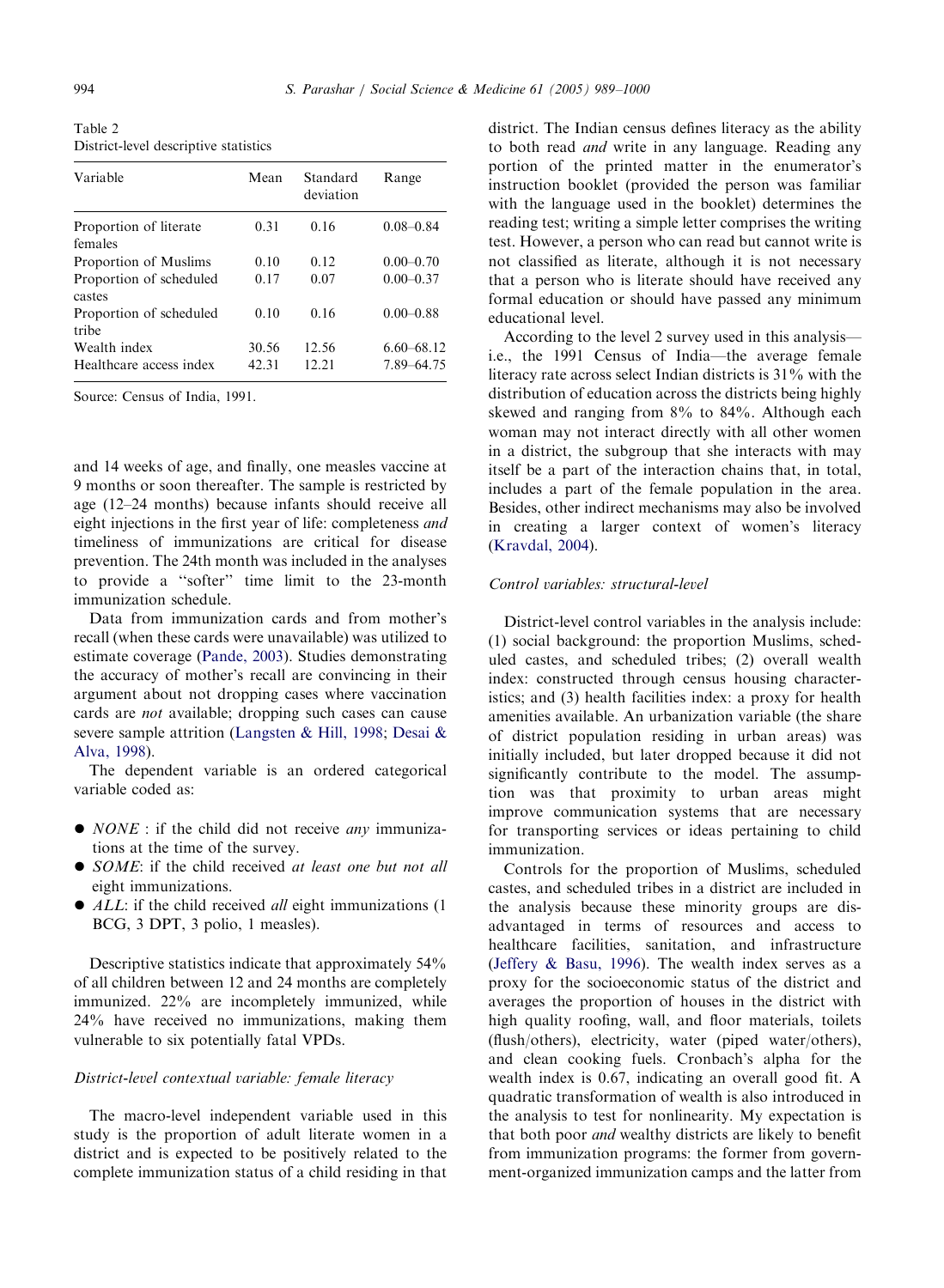their own resources. Finally, the health facilities index proxies immunization programs by measuring a district's access to trained health professionals in hospitals, dispensaries, and PC sub-centers and is expected to positively affect child immunization. A potential drawback of this index is the lack of information about the actual quality and type of facilities provided by these health centers.

## Control variables: individual-level

Several compositional controls are introduced in Model 3 to test for the robustness of the contextual result. Because this study examines the relationship between district-level women's literacy and child immunization, above and beyond maternal education, I control for the individual-level education effect. Maternal and paternal education has four categories: (1) no education, (2) completed primary school, (3) completed secondary school, and (4) completed matriculation and higher. According to the HDPI survey, 72% of rural mothers with children between the ages of 12–24 months are uneducated; 12% have completed their matriculation and 8% each have finished primary and secondary school.

Other variables that, independent of education, affect child immunization are also incorporated in the analysis. Social background variables tapping social and cultural norms not captured by other variables include (1) household caste/tribe: scheduled caste, scheduled tribe, and nonscheduled caste/tribe and (2) religion: Hindu, Muslim, and others. Because income is not a reliable estimate of socioeconomic status in developing countries (due to underreporting and employment in the nonwage economy), ownership of luxury assets is a reasonable proxy for long-term household wealth. Unproductive consumption possessions (such as bicycle, radio, television, etc.) were first assigned specific scores and then summed up into an index. I also included productive household assets in the model, although it had minimal effect.

Bio-demographic controls for age (in months), sex, and birth order of child as well as mother's age (in years) are also incorporated. Women's access to information about immunization, measured through (1) their weekly exposure to mass media such as radio, television, and newspapers (at least once a week  $= 1$ , never  $= 0$ ), (2) freedom to move outside the home (no permission needed  $= 1$ , not allowed to go outside  $= 0$ ), and (3) mother's labor force participation (yes  $= 1$ , no  $= 0$ ) act as compositional controls.

Selective migration constitutes another link between the individual and the community, with some individuals migrating to a particular community due to favorable characteristics. For simplicity, this mechanism is ignored in the analyses.

#### Estimation method

This study utilizes a two-level hierarchical generalized linear model (HGLM) with a three-category ordinal outcome. Cumulative probabilities are most appropriate to capture the ordered nature of the response variable, leading to the logic of the cumulative logit. Thus, the level 1 (individual-level) model assumes proportional odds, but instead of working with multiple thresholds that separates various categories  $m$ , HLM works with the *difference* in the thresholds, denoted by  $\delta_{mi}$ , besides adding a common intercept  $\beta_{0i}$ . Thus, the threshold  $\delta$  is typically held constant, though it could, in principle, vary, and is the difference in the log odds of category 2 versus category 1, holding constant the explanatory variables and the random effects [\(Raudenbusch &](#page-12-0) [Bryk, 2002\)](#page-12-0). Generalizing to  $M$  categories (where  $m = 1, \ldots, M - 1$ , the level-1 model becomes

$$
\eta_{mij} = \log\left(\frac{\varphi'_m}{1 - \varphi'_m}\right) = \beta_{0j} + \sum \beta_{kj} (X_{ijk} - X \dots_k)
$$

$$
+ \sum_{m=2}^{M-1} D_{mij} \delta_{mj}, \qquad (1.1)
$$

where

$$
\eta_{mij}
$$
 is the cumulative logits for child *i* in district *j*,  
\nis the intercept or the log odds of being in ordered category *m* for child *i* in district *j*,

 $\beta_{ki}$  is the slopes for k individual-level control variables  $X_{ijk}$  that are fixed across districts,

- $(X_{ijk} X \dots k)$  are individual-level control variables that are grand mean centered,
- $D_{mii}$  is dummy indicator for ordered category m (for example, in this analyses, since the outcome variable has 3 categories,  $D_{2ij} = 1$  if  $m = 2$ ,  $D_{2ij} = 0$  if  $m = 1$ ) and

 $\delta_{mi}$  is the threshold level.

In order to use the threshold correctly and to utilize the concept of cumulative logits, the dependent variable, immunization status, is reverse coded with  $1 = \text{fully}$ immunized,  $2 =$  incompletely immunized, and  $3 =$  not immunized. A *positive* coefficient indicates that a *higher* value of the independent variable increases the odds of the lower value of the outcome relative to the other categories, that is, odds of being completely immunized relative to being incompletely or not immunized.

The level 2 (district-level) model is

$$
\beta_{0j} = \gamma_{00} + \gamma_{01} * (proportion of literature females) + \sum \gamma_{0k} Z_{kj} + u_{0j},
$$
 (1.2)

$$
\beta_{kj} = \gamma_{k0},\tag{1.3}
$$

$$
\delta_{mj} = \delta_m,\tag{1.4}
$$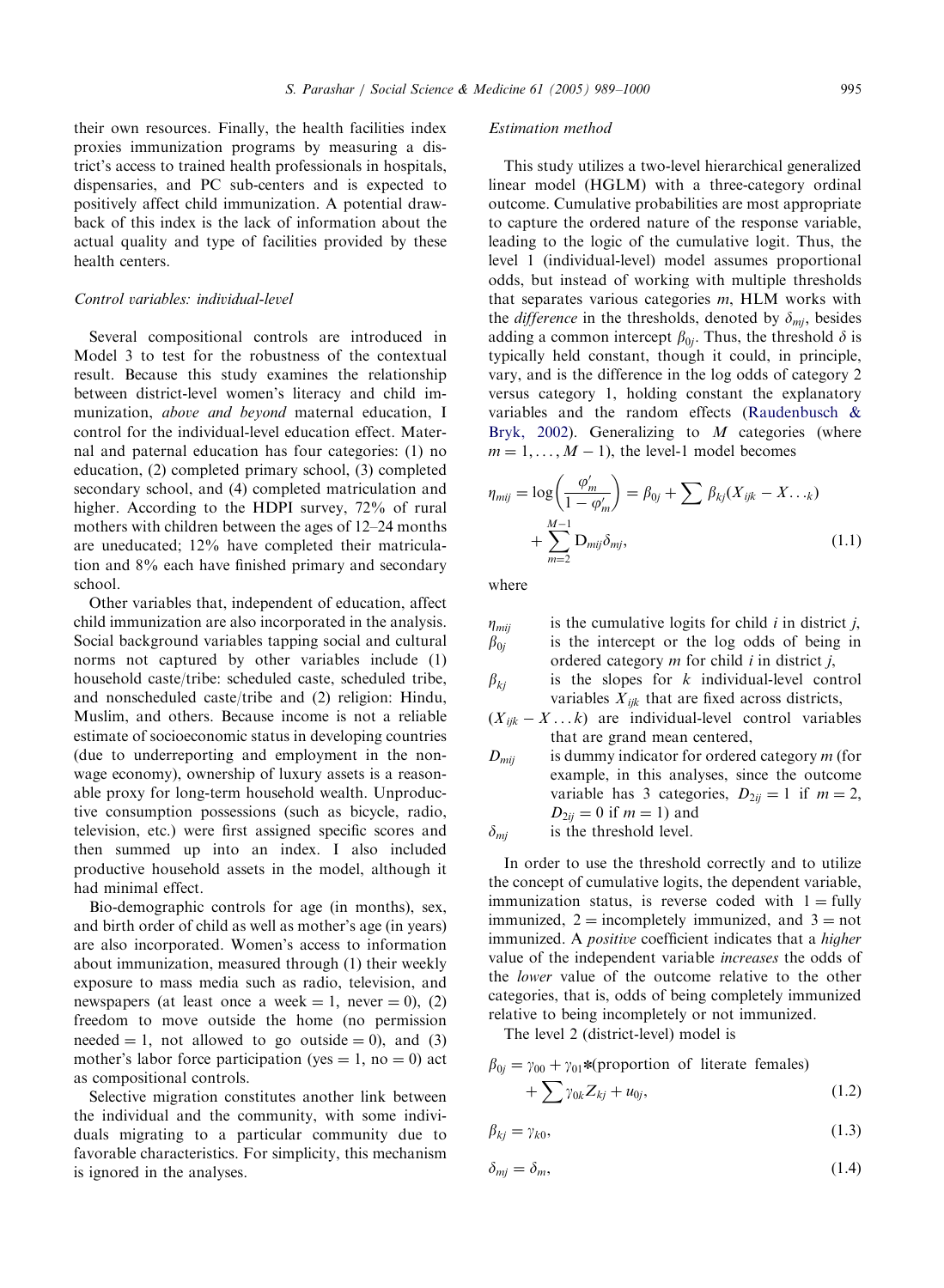where

- $y_{00}$  is the intercept for the log odds of being completely immunized  $(\beta_{0i})$  relative to being incompletely or not immunized for a child in a district with average female literacy and a random effect of zero,
- $y_{01}$  is the change in cumulative logits associated with the effect of proportion female literates in a district, holding all other variables constant,
- $u_{0i}$  is the error term for the district-level random effect on the intercept,
- $y_{0k}$  is the district-level coefficients for k districtlevel control variables  $Z_{ki}$ ,
- $\gamma_{k0}$  is the constant coefficients  $\beta_{ki}$  across all districts and
- $\delta_{mi}$  is the threshold level.

To summarize the equations above,  $\eta_{mii}$  represents the cumulative logits for the immunization status of a child i residing in district  $j$  as a function of various individuallevel background characteristics  $X_{ijk}$  and the random error  $e_{ii}$ . The ordered logit coefficients reflect the change in the log odds that a predicted response for a child  $i$ residing in district *j* will be one level *lower*, given a unit increase in an explanatory variable with all other explanatory variables held constant.

All independent variables included in level 1 lead to level 2 equations where each coefficient at level 1 becomes an outcome variable at level 2. A variable that is ''fixed'' does not allow for variance between districts for that particular parameter. In these models, individual and contextual control variables are grand mean centered, with effects fixed across all districts; no slope has been modeled. The intercept is predicted by several variables at the district-level with individual-level variables acting as controls and is the immunization status of children with average individual-level characteristics in a district with average district characteristics.

## Results and discussion

To reiterate, using generalized hierarchical linear models with an ordinal outcome, this study examines: (1) whether a statistically significant relationship exists between a child's immunization status and the proportion of literate females in a district, and (2) if the relationship can be explained away by compositional effects of maternal education, rather than the larger context of other women's education. [Table 3](#page-9-0) reports the stepwise results of the multilevel analysis.

Model 1 highlights the positive and significant relationship between the proportion of female literates in a district and a child's complete immunization status. Without any control variables, a one standard deviation increase (0.16) in the proportion of literate women in a district increases the log odds of a child being completely immunized (relative to being partially and not being immunized) by a factor of 1.83 ( $exp{\gamma_{01}} = 3.78^*0.16$ ) = 1.83). The intercept  $(\gamma_{00})$  indicates that the conditional log odds of complete immunization relative to incomplete or no immunization for a child residing in a district with average female literacy (and a random effect of zero) is 0.41.

Model 2 adds six district-level controls: health amenities index, wealth index, a quadratic wealth index term, and the proportion of the population belonging to scheduled castes, scheduled tribes, and Muslims. Despite a slight reduction in the main coefficient, the positive relationship from Model 1 persists. The log odds of being completely immunized increase by a factor of 1.40  $(\exp{\gamma_{01}} = 2.11^{*}0.16) = 1.40$  for a one standard deviation (0.16) increase in the proportion of female literates residing in a district, lending further support to my first hypothesis.

Model 2 also underscores the significant negative association between a child's immunization status and the proportion of Muslims and scheduled tribes in a district. The log odds of a child being completely inoculated reduces with a one standard deviation increase in the district-level proportion of Muslims  $(\exp{\gamma_{04}} = -2.17^*0.12) = 0.77$  or scheduled tribes  $(\exp{\gamma_{03}} = -1.28^*0.16) = 0.81$ . The unequal allocation of resources (reflected in lack of healthcare facilities and infrastructure) and socioeconomic disadvantages (higher poverty rates, lower incomes) experienced by Muslims and scheduled tribes may partly account for this inequity ([Jeffery & Basu, 1996\)](#page-12-0). A one standard deviation (12.21) increase in healthcare amenities index improves a child's log odds of being completely immunized by almost one and a half  $(\exp{\gamma_{05}} =$  $0.03*12.21$  = 1.44). Finally, as expected, a nonlinear relationship exists between health and wealth: increasing district wealth improves a child's log odds of complete inoculation, but the effect of wealth diminishes gradually at higher levels of socioeconomic development.

The traditional argument that districts with a large number of literate mothers have, by extension, a large number of healthy children could support the observation in Model 2. However, although urban areas are advantaged in terms of the quality of qualifications, level of care, and density of practitioners, the effect of women's education is likely to be greater in rural areas ([Schultz, 1984\)](#page-12-0). Thus, another way to justify these results would be to argue that districts with high female literacy rates have a high proportion of completely immunized children because even mothers with no educated may be getting their children immunized due to contextual factors such as knowledgeable social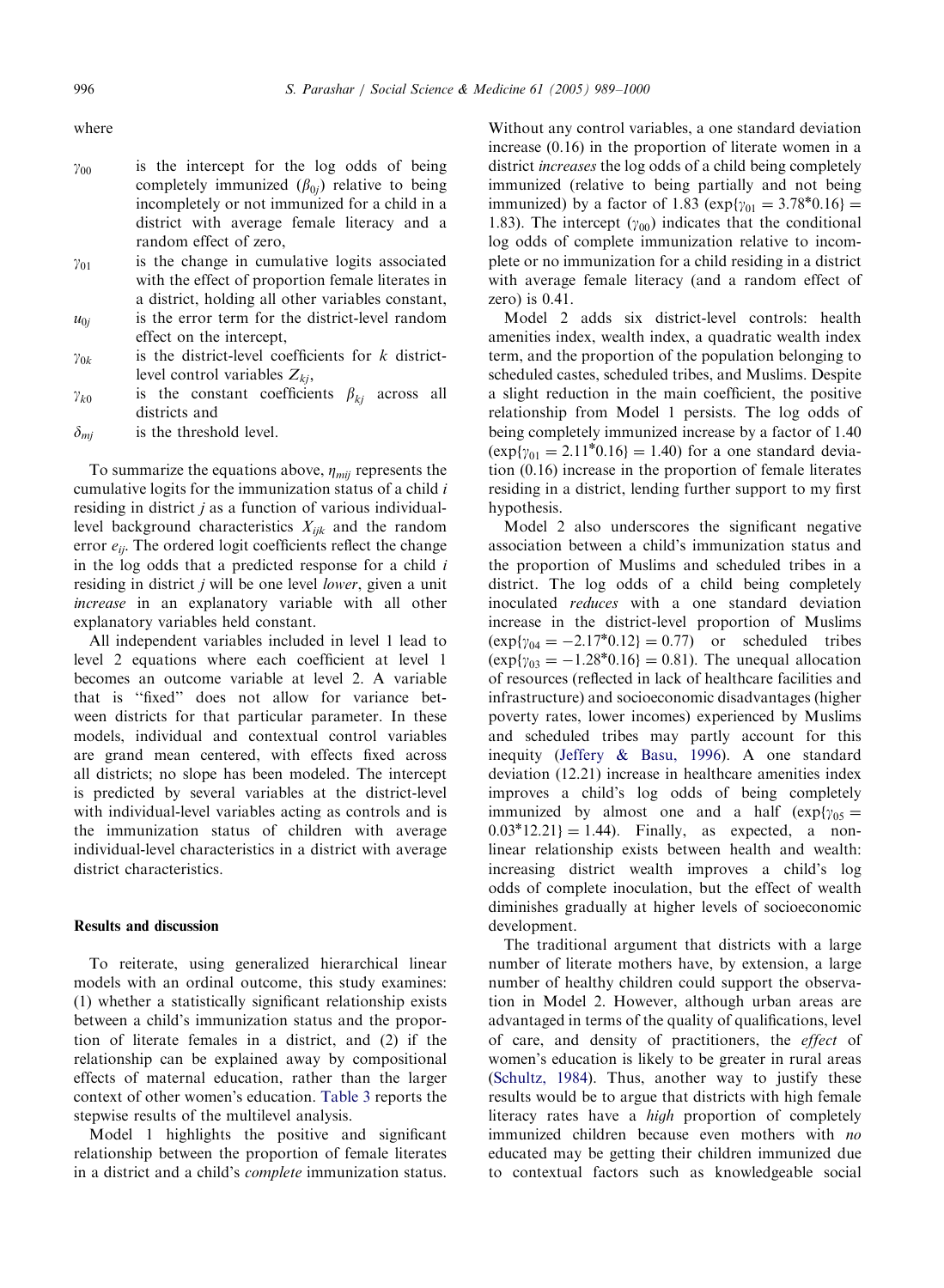## <span id="page-9-0"></span>Table 3

Hierarchical linear model results for compositional and contextual effects on a child's immunization status

|                                                                                                                                                                                               | Model 1 |      | Model 2 |         |               | Model 3 |                      |      |                            |
|-----------------------------------------------------------------------------------------------------------------------------------------------------------------------------------------------|---------|------|---------|---------|---------------|---------|----------------------|------|----------------------------|
|                                                                                                                                                                                               |         | Sig. | S. E.   |         | Sig.          | S. E.   |                      | Sig. | S. E.                      |
| District-level variables                                                                                                                                                                      |         |      |         |         |               |         |                      |      |                            |
| Intercept (immunization status) $\gamma_{00}$                                                                                                                                                 | 0.41    | ***  | (0.07)  | 0.42    | ***           | (0.07)  | 0.36                 | ***  | (0.08)                     |
| Average female literacy rate $\gamma_{01}$                                                                                                                                                    | 3.78    | ***  | (0.48)  | 2.11    | $\ast\ast$    | (0.58)  | 1.49                 |      | (0.63)                     |
| Proportion of scheduled caste $\gamma_{02}$                                                                                                                                                   |         |      |         | $-1.82$ |               | (1.33)  | $-1.80$              |      | (1.32)                     |
| Proportion of scheduled tribe $\gamma_{03}$                                                                                                                                                   |         |      |         | $-1.28$ |               | (0.53)  | $-0.84$              |      | (0.52)                     |
| Proportion of Muslims $\gamma_{04}$                                                                                                                                                           |         |      |         | $-2.17$ | $\frac{1}{2}$ | (0.62)  | $-1.73$              |      | (0.67)                     |
| Health amenities index $\gamma_{05}$                                                                                                                                                          |         |      |         | 0.03    | ***           | (0.01)  | 0.03                 |      | (0.01)                     |
| Wealth index $\gamma_{06}$                                                                                                                                                                    |         |      |         | 0.05    |               | (0.02)  | 0.05                 |      | (0.02)                     |
| Square of wealth index $\gamma_{07}$                                                                                                                                                          |         |      |         | $-0.00$ | $**$          | (0.00)  | $-0.00$              |      | (0.00)                     |
| Individual-level variables<br>Mother's educational attainment<br>No education (ref category)<br>Primary $\gamma_{20}$<br>Middle school $\gamma_{30}$<br>Matriculation and above $\gamma_{40}$ |         |      |         |         |               |         | 0.22<br>0.12<br>0.23 |      | (0.12)<br>(0.12)<br>(0.12) |
| Father's educational attainment                                                                                                                                                               |         |      |         |         |               |         |                      |      |                            |
| No education (ref category)                                                                                                                                                                   |         |      |         |         |               |         |                      |      |                            |
|                                                                                                                                                                                               |         |      |         |         |               |         | 0.11                 |      | (0.09)                     |
| Primary $\gamma_{50}$                                                                                                                                                                         |         |      |         |         |               |         |                      |      |                            |
| Middle school $\gamma_{60}$<br>Matriculation and above $\gamma_{70}$                                                                                                                          |         |      |         |         |               |         | 0.28<br>0.35         |      | (0.10)<br>(0.09)           |
|                                                                                                                                                                                               |         |      |         |         |               |         |                      | **   |                            |
| Sex of the child $\gamma_{80}$                                                                                                                                                                |         |      |         |         |               |         | $-0.15$              |      | (0.06)                     |
| Age of the child (in months) $\gamma_{90}$                                                                                                                                                    |         |      |         |         |               |         | 0.02                 | **   | (0.00)                     |
| Birth order of child $\gamma_{100}$                                                                                                                                                           |         |      |         |         |               |         | $-0.05$              | **   | (0.02)                     |
| Assets of the household                                                                                                                                                                       |         |      |         |         |               |         |                      |      |                            |
| Unproductive luxury assets $\gamma_{110}$                                                                                                                                                     |         |      |         |         |               |         | 0.08                 | ***  | (0.01)                     |
| Productive assets $\gamma_{120}$                                                                                                                                                              |         |      |         |         |               |         | 0.00                 |      | (0.00)                     |
| Any HH female's exposure to mass media $\gamma_{130}$                                                                                                                                         |         |      |         |         |               |         | 0.11                 |      | (0.08)                     |
|                                                                                                                                                                                               |         |      |         |         |               |         | 0.17                 | **   |                            |
| Any HH female's physical mobility $\gamma_{140}$                                                                                                                                              |         |      |         |         |               |         |                      |      | (0.06)                     |
| Mother's labor force participation $\gamma_{150}$                                                                                                                                             |         |      |         |         |               |         | 0.03                 |      | (0.06)                     |
| Social Background                                                                                                                                                                             |         |      |         |         |               |         |                      |      |                            |
| Non sch. caste/tribe (ref category)                                                                                                                                                           |         |      |         |         |               |         |                      |      |                            |
| Scheduled caste $\gamma_{160}$                                                                                                                                                                |         |      |         |         |               |         | $-0.21$              |      | (0.08)                     |
| Scheduled tribe $\gamma_{170}$                                                                                                                                                                |         |      |         |         |               |         | $-0.51$              | **   | (0.11)                     |
| Religion                                                                                                                                                                                      |         |      |         |         |               |         |                      |      |                            |
|                                                                                                                                                                                               |         |      |         |         |               |         |                      |      |                            |
| Hindus (ref category)                                                                                                                                                                         |         |      |         |         |               |         |                      | ***  |                            |
| Muslims $\gamma_{180}$                                                                                                                                                                        |         |      |         |         |               |         | $-0.41$              |      | (0.10)                     |
| Others $\gamma_{190}$                                                                                                                                                                         |         |      |         |         |               |         | $-0.11$              | ***  | (0.08)                     |
| Threshold                                                                                                                                                                                     | 1.11    |      | (0.03)  | 1.11    |               | (0.03)  | 1.15                 |      | (0.03)                     |

\*Significant at  $p < 0.05$ . \*\*significant at  $p < .01$ . \*\*\*significant at  $p < .001$ .

networks, effective use of healthcare systems, and institutionalized parental norms and expectations.

Finally, Model 3 introduces individual-level variables for mother's education and other relevant controls in order to test the robustness of the contextual education effect and to calculate the proportion of variance that is explained by compositional factors. Results remain significant and robust. Thus, independent of maternal education, the log odds of a child being fully immunized increases by a factor of 1.27  $(\exp{\gamma_{01}} = 1.49^*0.16) =$ 1.27) if the percentage of literates women increases by 16% in a district. A comparison of the coefficient in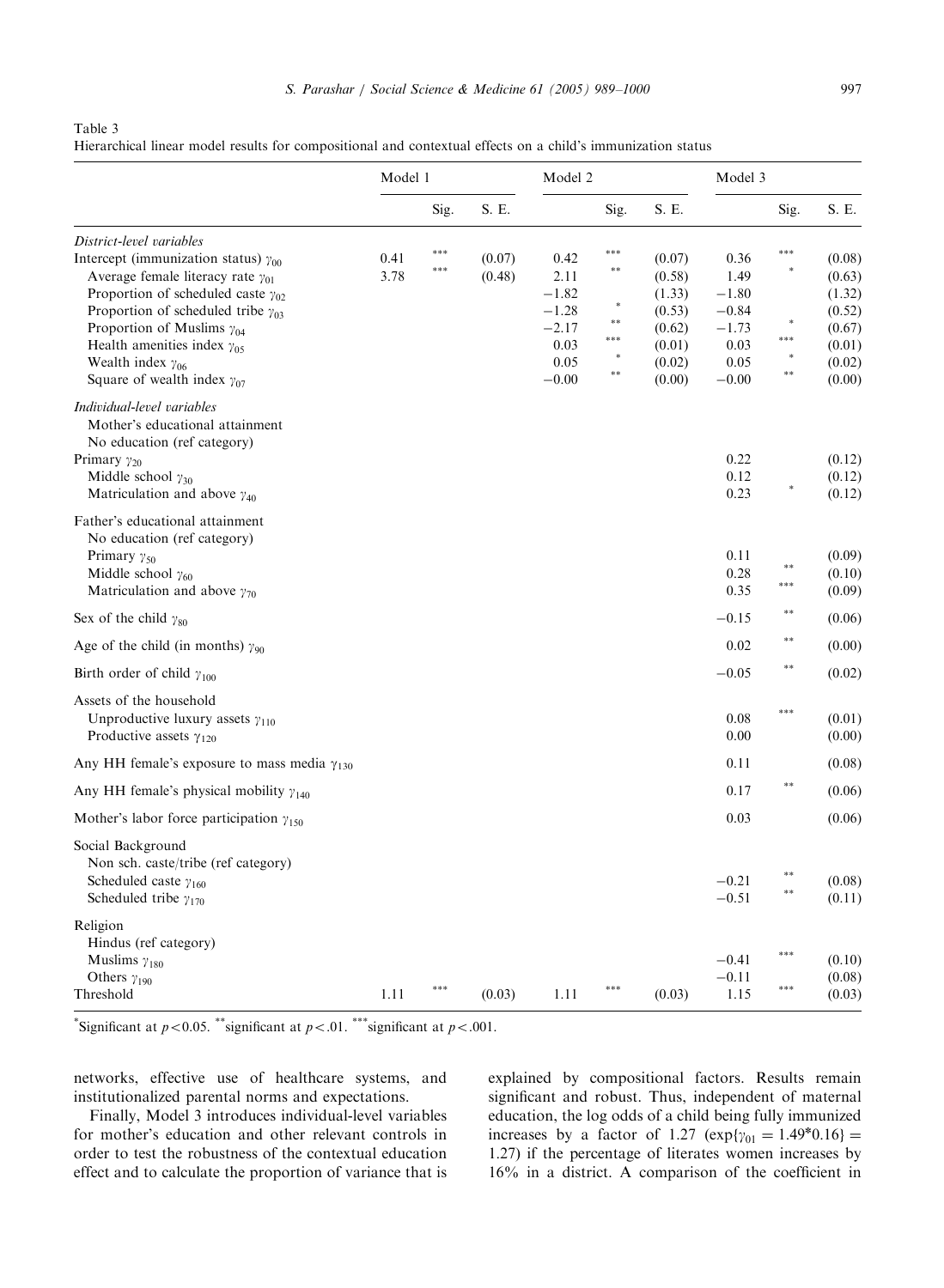Model 2 ( $\gamma_{01} = 2.11$ ) with that in Model 3 ( $\gamma_{01} = 1.49$ ) indicates that adding the control variables reduces the contextual female literacy effect by 40%. Thus, about two-fifths of the effect of women's literacy on a child's immunization status is explained by compositional variables. However, more importantly, almost 60% of the effect is still contextual, thus ratifying my second hypothesis.

Consistent with Model 2, residence in a predominantly Muslim area exerts a significantly negative effect on a child's odds of being completely immunized  $(\exp{\gamma_{04}} = -1.73^*0.12) = 0.81$ , even after controlling for important individual-level characteristics such as socioeconomic and social background. Thus, even if a child has an educated mother, or comes from a well-off household, or is not a Muslim, just the fact that he/she resides in a predominantly Muslim area increases the child's risk of contacting vaccine-preventable diseases. In fact, almost 80% of the effect is contextual, while 20% is explained by compositional controls. Furthermore, at the individual-level, being Muslim reduces a child's probability of being fully immunized because of the socioeconomic disadvantages faced by them. This might be compounded, but not caused, by a purdah society where women's access to outside health services may be limited due to restrictions on their physical mobility ([Caldwell, Caldwell,](#page-12-0) [& Barkat-e-Khuda,](#page-12-0)  $2002$ )<sup>2</sup>

Unlike the contextual Muslim effect, the effect of residing in a disproportionately scheduled tribe district is primarily compositional in origin. The significant relationship from Model 2 ( $\gamma_{03} = -1.28$ ) disappears once individual-level controls are introduced in Model 3  $(y_{03} = -0.84)$ . In fact, in preliminary analyses not included, the district-level relationship gets washed away by just adding the compositional control for social background, and no other variable. Thus, belonging to a scheduled tribe household, rather than residence in a disproportionately scheduled tribe area, may result in poor immunization status, which may be indicative of the disadvantages faced by these minority groups at the individual-level.

In the present analysis, completely immunized children live in households with high socioeconomic status, whose parents have completed their matriculation, and where women have physical mobility. Although the first two variables tend to be highly correlated, the persistence of the compositional education effect in Model 3 demonstrates that the context created by female literacy in a district does not negate the influence of maternal education on a child's immunization. Therefore, the influence of maternal education cannot be downplayed. However, surprising changes in the significance of regression coefficients in individual-level models (without district-level variables; results not included), when introduced into Model 3 of the stepwise models (with district-level variables) indicate that the level of educational attainment matters. Specifically, the individuallevel coefficient for women with primary and secondary school education and a woman's exposure to the mass media, which are highly significant in the individuallevel model lose significance when introduced into Model 3, implying that these effects are washed out by district-level contextual characteristics. Thus, mother's access to higher education—matriculation and beyond influences preventive health-seeking behaviors.

Finally, girls, higher birth order infants, Muslim children, and children belonging to scheduled castes and tribes are less likely to be fully immunized. In results not included, individual-level analyses and significant constant coefficients for multilevel analyses where the slope for gender was modeled indicate that boys are more likely to be fully immunized than girls, despite arguments to the contrary. Thus, district-level development characteristics such as wealth and availability of healthcare facilities may be offset by other socio-cultural factors, resulting in the persistence of gender differentials in immunization across rural districts in India. Discrimination may be occurring at the household, rather than at the health system level, because families may choose not to return to primary health centers to complete a girl's immunization schedule.

In conclusion, the interesting finding from this study is that a child's immunization status is affected by more than his or her mother's education; it is also influenced by the larger context created and sustained by other women's education.

## **Conclusions**

Despite large resource allocation and mass immunization campaigns, efforts to increase the number of fully immunized children in India have met with limited success, raising concerns about the effectiveness of public health delivery systems. Consequently, policymakers and researchers focus on maternal education as another channel of augmenting the use of preventive healthcare. However, the issue is more complex than that. Departing from previous studies that concentrate on the mother–child dyad and portray mothers as the sole agents of their child's well-being, this study incorporates the larger community of educated women in a child's environment. Thus, the strong correlation between women's education and child health in an area can be explained by the fact that even children of

<sup>&</sup>lt;sup>2</sup>It is imperative *not to* misrepresent the results: rather than focusing on the deficiencies of the public health system, poverty, or lack of education faced by Muslims, public health officers and political parties in power often tend to emphasize their religion, ethnicity, and community practices ([Das et al., 2000\)](#page-12-0).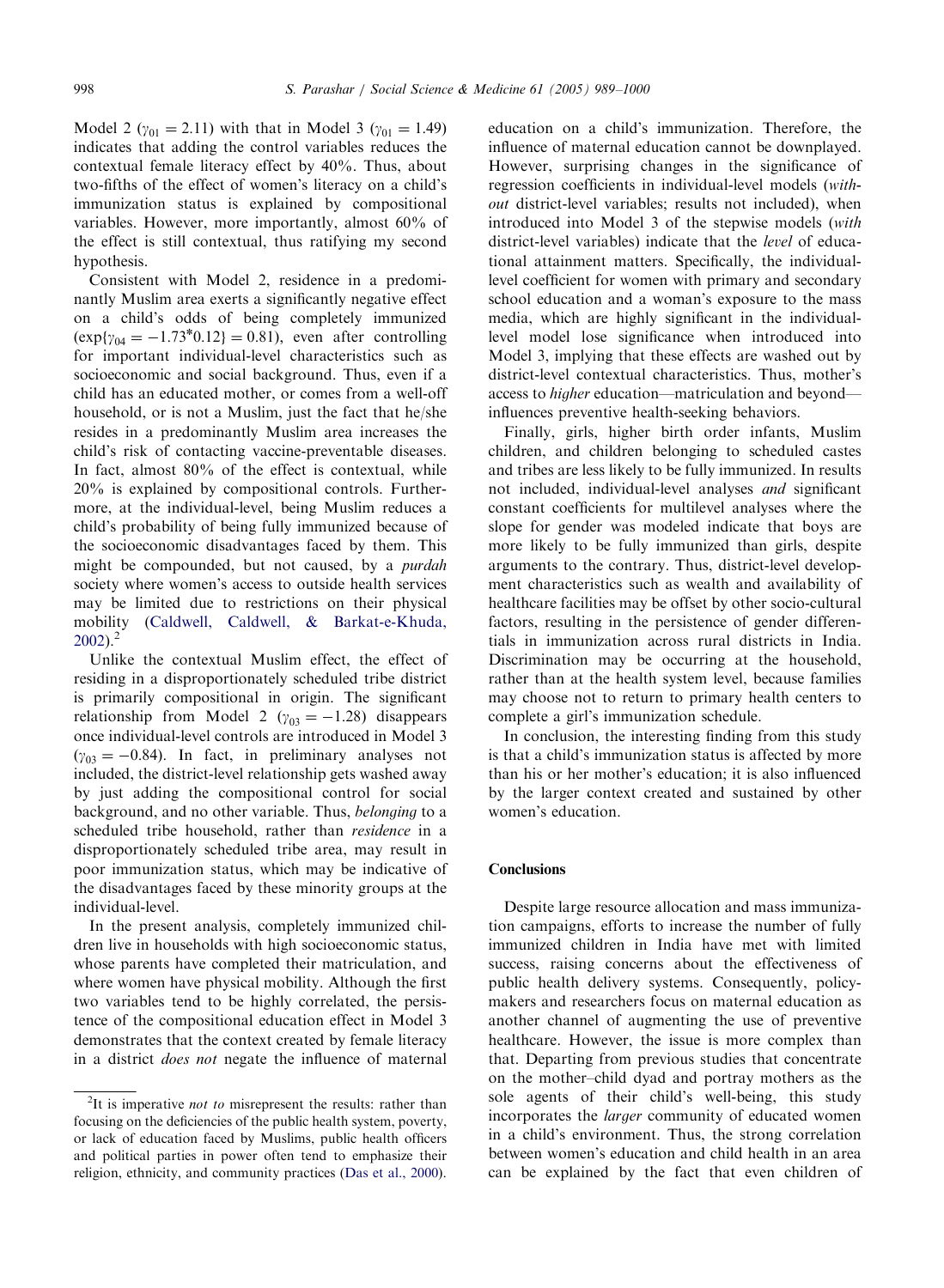<span id="page-11-0"></span>uneducated mothers may have better health due to the externalities generated by other women's education. In fact, because the challenges faced by the healthcare delivery system in India are fairly representative of other developing countries, the analysis could be generalized beyond the region itself.

Certain limitations regarding the use of specific variables in this analysis must be addressed. First, the explanatory variable ''adult female literacy rate'' fails to account for the quality and consistency of education between various districts. [Das et al. \(2000\)](#page-12-0) argue that ''there is a sharp difference between demand for and acceptance of vaccination between communities which have a thin layer of educated women versus those which may have literate women, but not educated women in the community'' (p. 629). Yet, the present analysis demonstrates that even this crude indicator of education performs well in predicting inter-district variations in child immunization.

Secondly, lack of appropriate data precludes the elucidation of the specific links by which the relationship between aggregate female literacy and immunization status is maintained. Indeed, several researchers indicate that such effects are difficult to disentangle, although easy to conceptualize ([Das et al., 2000](#page-12-0); [Moursund & Kravdal, 2003](#page-12-0); [Kravdal, 2004\)](#page-12-0). The exploration of these mechanisms is left to future studies. Finally, while this analysis is restricted to rural districts due to the constraints imposed by the HDPI dataset, child immunization needs to be studied in the context of increasing urbanization, migration, and poverty. The reality is that urban and rural development is linked in complex ways, and we cannot assume that urban poverty is less acute or affects fewer people than rural poverty. Inclusion of data pertaining to urban areas will allow us to examine additional aspects of child health such as stunting or wasting that are more responsive to environmental factors.

The present analysis supports the view that increasing women's overall literacy levels within a community is an effective way of completing children's immunization schedules, especially in environments characterized by apathy and lack of information towards preventive healthcare. On the other hand, the effect of the mother's own educational attainment, especially higher education such as matriculation and beyond, cannot be downplayed. Thus, education at both the individual- and the community-level emerge as effective developmental tools, highlighting the need for concurrent social and economic change at various levels (micro and macro) of society [\(Presser, 1997](#page-12-0)). This is especially vital in medically pluralistic cultures (e.g., India) where personal identification with the medical system through interactions with educated individuals or through own education may make

mothers willing to discard fatalistic attitudes, follow instructions, and persist with recommended scientific treatment (Caldwell, 1986). Public health priorities must also shift from an exclusive focus on immunization targets to issues of health education, with information being disseminated through formal education, the mass media, and diverse social networks, associations, and clubs. Could we thus argue that the processes of diffusion and socioeconomic development are complementary and additive, even though they may progress independently?

To conclude, ensuring the well-being of children, the next generation of citizens, is of critical concern for various actors occupying diverse societal levels. This goal can be effectively accomplished by providing education to women and encouraging them to be agents of their own, their children's, and the larger community's health-seeking behavior.

### Acknowledgements

I am grateful to Reeve Vanneman for providing me with the datasets that made this study possible and for helping me understand the intricacies of the methodology used. In addition, I wish to thank Harriet Presser, Rebecca Wong, Laurie DeRose, Sonalde Desai, and Vinod Misra for their helpful suggestions on earlier presentations. Programming help by Sonya Rastogi and research assistance by Giridhar Nandikotkur is much appreciated. Finally, I wish to acknowledge fellowship funding from the Hewlett and Flora Foundation to the Department of Sociology, University of Maryland, College Park, which supported this study.

## References

- Adams, A. N., Madhavan, S., & Simon, D. (2002). Women's social networks and child survival in Mali. Social Science & Medicine, 54, 1065–1078.
- Bisht, S., & Coutinho, L. (2000). When cure is better than prevention: Immunity and preventive cure of measles. Economic and Political Weekly, February 19–26, 697–708.
- Bongaarts, J., & Watkins, S. (1996). Social interactions and contemporary fertility transitions. Population and Development Review, 22, 639–682.
- Bonu, S., Rani, M., & Baker, T. D. (2003). The impact of the national polio immunization campaign on levels and equity in immunization coverage: evidence from rural North India. Social Science and Medicine, 57, 1807–1819.
- Borooah, V. K. (2004). Gender bias among children in India in their diet and immunization against disease. Social Science and Medicine, 58, 1719–1731.
- Caldwell, J. C. (1986). Routes to low mortality in poor countries. Population and Development Review, 12(2), 171–220.